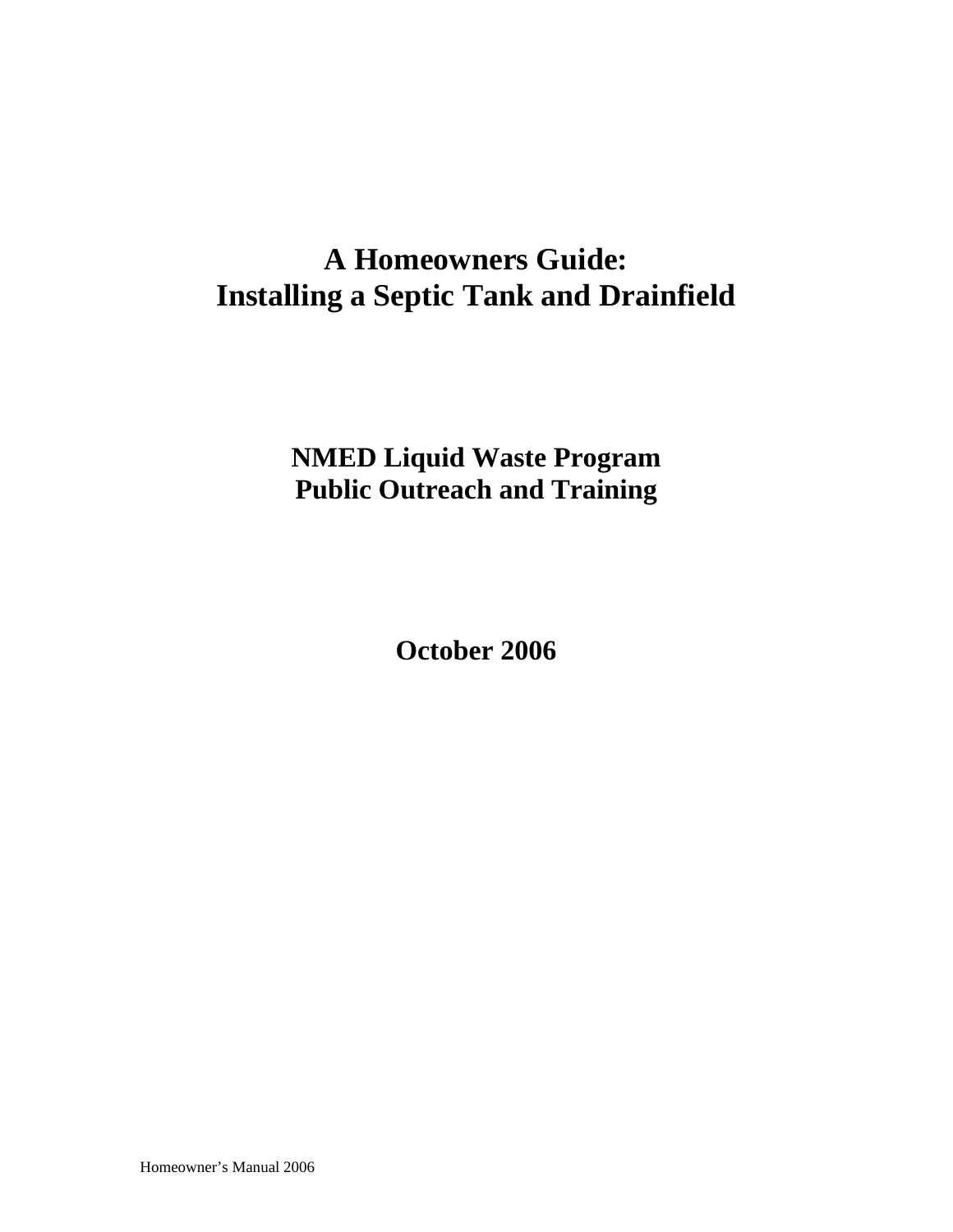**Credits: This program was originally developed by:** 

**Adrian Hanson, Ph.D., PE: NMSU/Tejeda Center Craig Runyan: NMSU/Agricultural Extension Specialist Bruce Lesikar: Texas A&M/Agricultural Extension Specialist**

> **NMED Surface Water Bureau Non-point Pollution Discharge Control Program**

> > **May 2003**

**Funding For this Project Has Been Provided By** 

**EPA 305h Grant Frank M. Tejeda Center USDA Rio Project NM Border Health WERC/DOE**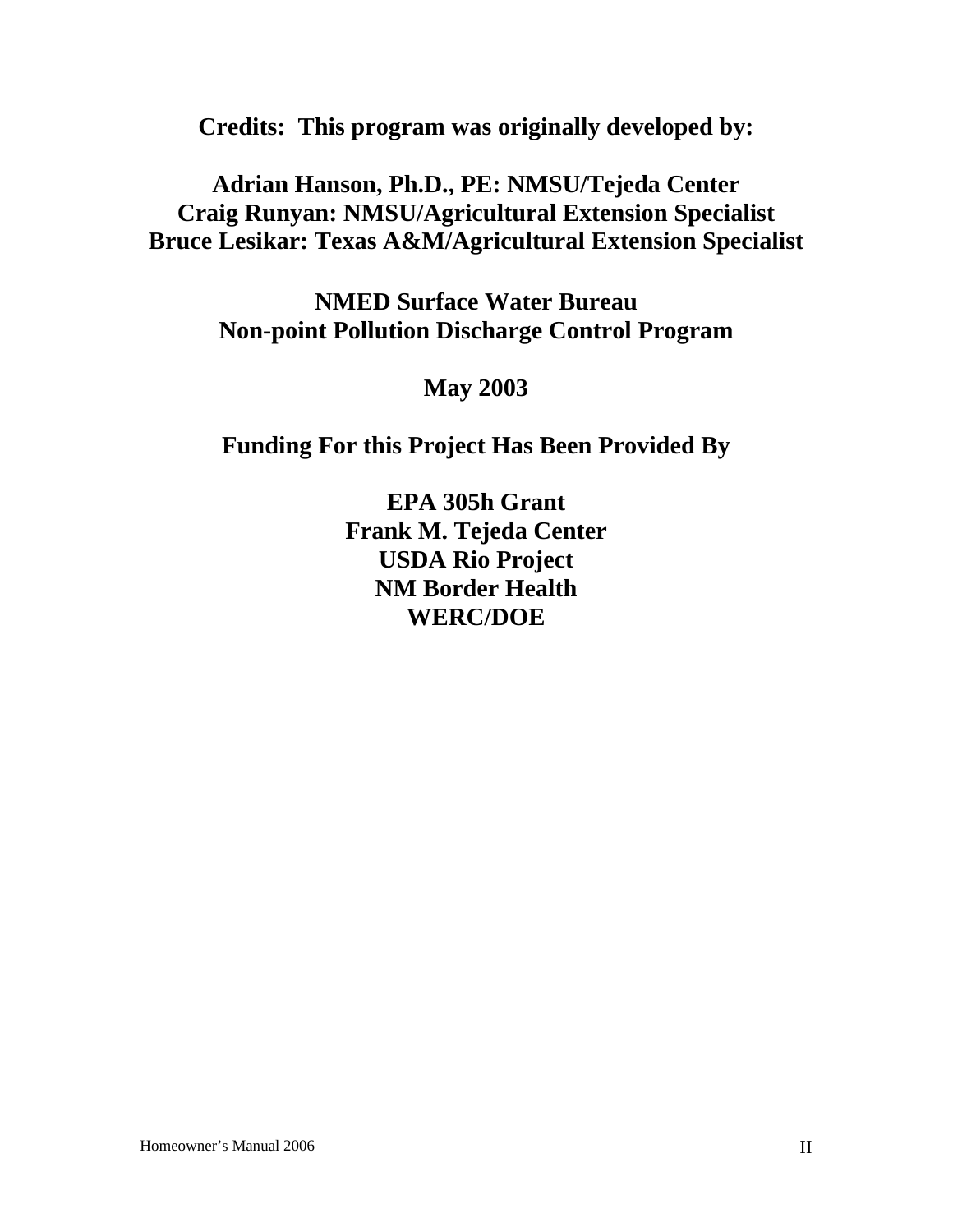## **Table of Contents**

| <b>Topic</b>                                          |    |
|-------------------------------------------------------|----|
| Introduction                                          |    |
| Overview of the System                                |    |
| <b>Permit Information</b>                             | 2  |
| <b>Preliminary Site Check</b>                         | 3  |
| Installation                                          | 6  |
| Pipe from House to Tank                               | 6  |
| <b>Estimating Pipe Drop From House to Septic Tank</b> |    |
| <b>Concrete Tank</b>                                  | 8  |
| <b>Plastic Tank</b>                                   |    |
| Drainfield                                            | 12 |
| Pipe and Gravel System                                | 14 |
| <b>Chamber Systems</b>                                | 15 |

Appendix I: Septic Tank Permit Application Form

Appendix II: Contact Information for Assistance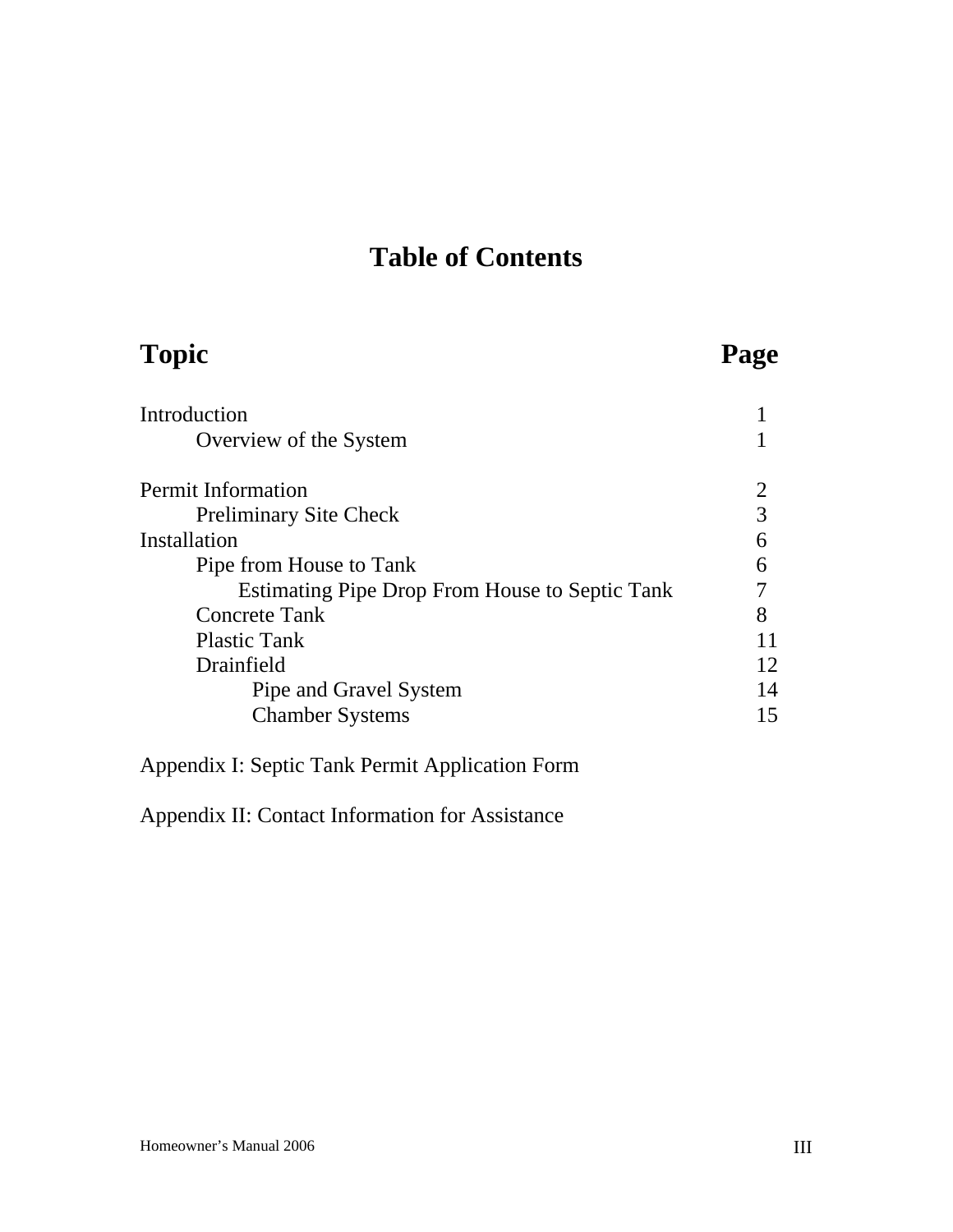#### **Introduction**

This guidance is restricted to the Homeowner installing a conventional septic tank and drainfield system for their primary residence. It is also restricted to system receiving less than 2000 gallons/day and no more than 500 gallon/day/acre of liquid waste.

An onsite wastewater permit is required to install or modify your own on-site wastewater treatment system. You are only allowed to install your own system. The permit application for installation or modification of a system is included in Appendix I. This is only the New Mexico Liquid Waste Disposal Permit Application Form (septic tank permit). Along with this form you may be asked to submit any or all of the various pieces of information discussed in Section 402 of the Liquid Waste Disposal and Treatment Regulation. The appendix does not include potential supporting permits and paperwork such as building permit, utility permit, etc.

Working through this workbook should allow you to satisfy the State permitting requirements for a simple onsite wastewater treatment system and provide you with insight on the design and installation criteria.

#### Overview of the System

An onsite wastewater treatment system is an efficient means of disposing of household waste. The conventional septic system when properly installed and maintained is an effective means of separating solid waste and removing pathogens. Wastewater from the home contains fecal matter, impurities and pathogens. Pathogens are disease organisms that can cause severe illness or even death. Contamination from an improperly installed or poorly maintained system can be carried to the water table or can erupt at the surface. A contaminated water supply could cause the property to be uninhabitable. Water treatment to remove pathogens can easily cost more than the most advanced wastewater treatment units. Surfacing wastewater will expose your family to pathogens through direct contact, insects, even the family pets. People most impacted by wastewater contamination are the young, the elderly, and persons with reduced immune capacity.

A conventional onsite wastewater treatment system consists of a two-chamber treatment tank and a drainfield or leachfield. The treatment tank separates the material that will either float or sink. This separated material is held in the tank and partially eaten by anaerobic (do not require oxygen) bacteria. Pathogens are somewhat reduced in the treatment tank, but the reduction is too little to make the water safe for direct contact. After separation and settling in the treatment tank, the effluent flows to the drainfield. The drainfield disperses the effluent into an area of soil where it is further treated and disposed of. The soil under the drainfield has air spaces in it and pathogens are quickly destroyed by areobic (require oxygen) bacteria native to the soil. In a drainfield that is functioning properly, the pathogens are mostly destroyed within 12 inches of the trench bottom. If the system is overloaded, the soils can become anaerobic and plug. This reduces the efficiency of the system for killing pathogens and may cause the system to backup and partially treated wastewater will rise to the surface or possibly enter the home. It is important that the system be sized properly, constructed properly, and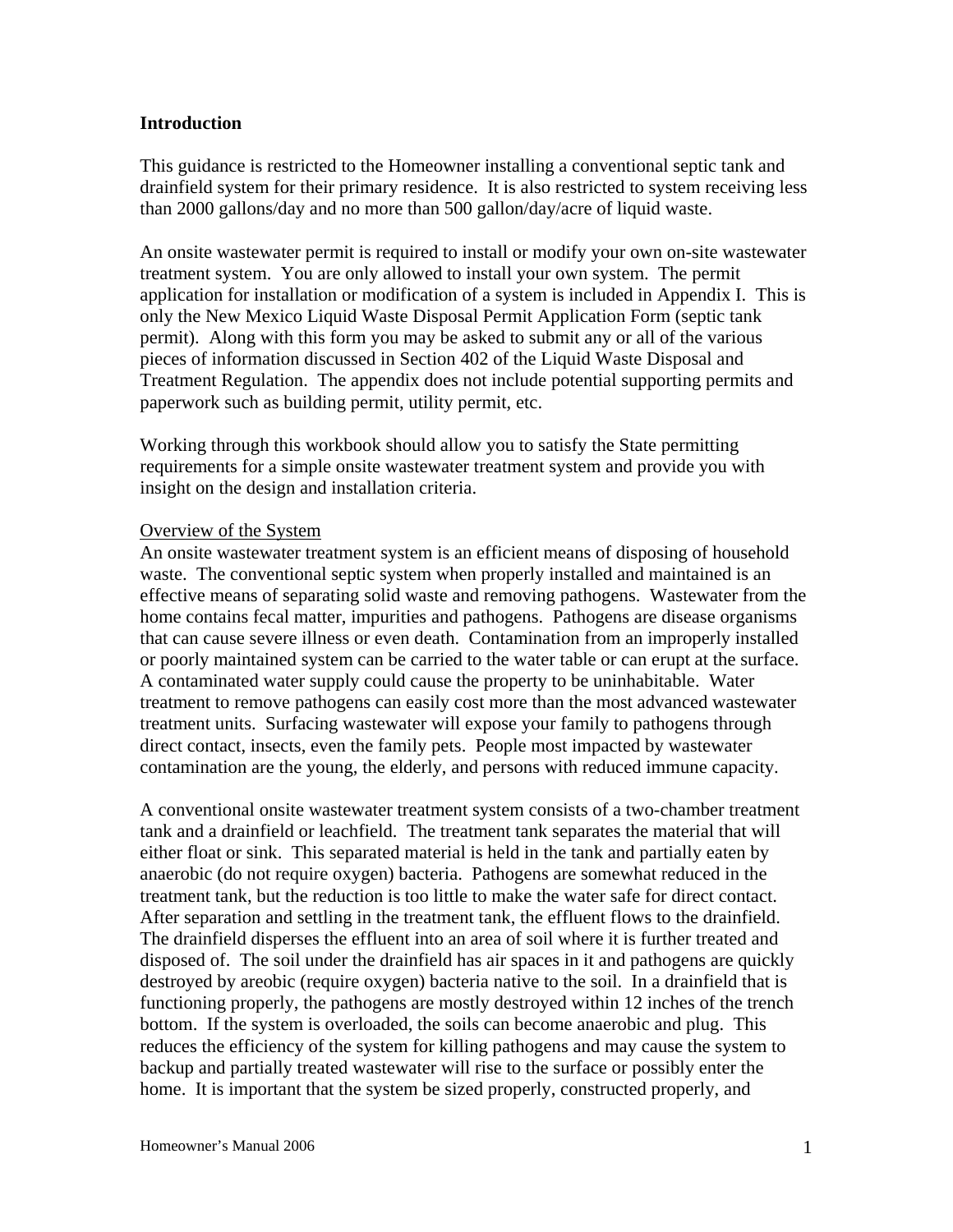maintained properly. Proper maintenance requires that the system be periodically inspected and pumped when required so that the solids being held in the tank will not overfill the tank and wash into the drainfield. Some jurisdictions may have required schedules for inspection and pumping, if not, plan for it, it is vital to the proper operation of your system. When scum and sludge make up 25-35% of the vertical column in the inlet chamber, the tank must be pumped!

This handbook will assist you in sizing and constructing your system.



Figure 1. Conventional on site wastewater treatment system consists of a septic tank and drain field to treat and disperse the wastewater.

As the homeowner installing your own system, you are responsible for sizing the system and filling out the permit paperwork. If you need assistance check the list in Appendix II

#### **Permit Information**

Simply having a valid NM Application For A Liquid Waste Permit (septic tank permit) does not assure that your lot is buildable. There are a number of permits that must be acquired before you can occupy your lot or the home you have placed on it. The following list is not exhaustive, but it is representative of the permits required: Septic tank permit (See Appendix I for current application) Building permit Water rights permit Mobile home installation permit (MHIP) Utility permit Occupation permit Access right of way

Check with your jurisdiction (State, County, City, Subdivision) and be sure your property meets the minimum requirements for a buildable lot in your jurisdiction.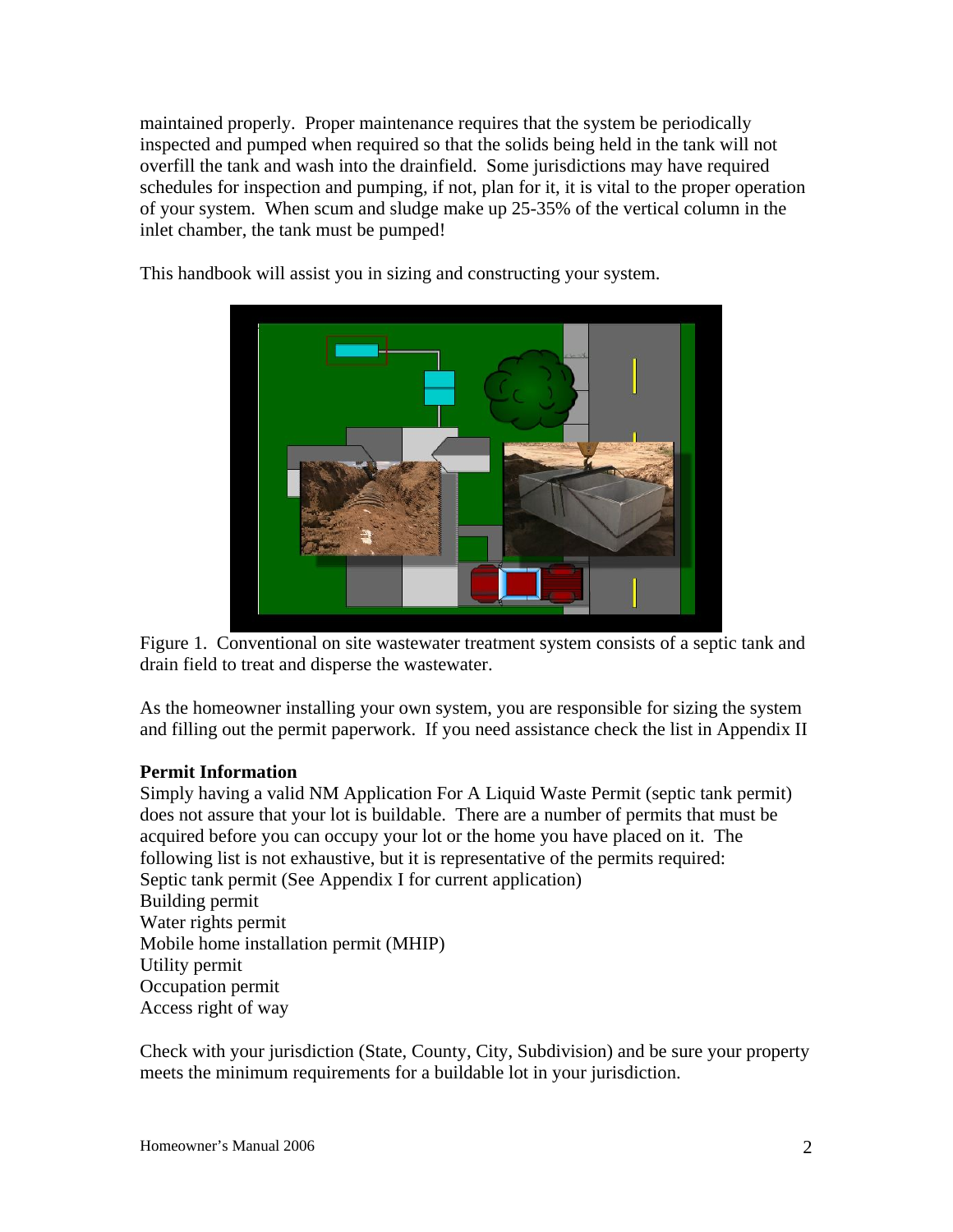Your Permit Application is in Appendix I. These instructions will take you through sizing your septic tank and drainfield. However, before you go through the process of filling out your permit application, you may want to perform a **preliminary** check to see if your lot appears to be large enough for a conventional septic tank and drainfield system.

## Preliminary Site Check

There are several issues to be considered prior to designing an onsite wastewater system for your lot. You must consider lot size, setbacks, distance to limiting soil features, access for maintenance and area for future replacement.

- 1) With few exceptions your lot must be at least 3/4 of an acre. The lot size information will be on your lot plat, or on your survey if it is a separate document.
- 2) Layout a typical system on your plat map and see if your system meets the required setbacks of Table 302.1 (illustrated in Figure 2).
- 3) Working with the officials in your area, determine the probable depth to the seasonal high water table or limiting soil layer. The water level in nearby wells (usually contained in well logs), or if necessary, test holes, may help determine the depth to groundwater and types of soil present. If groundwater is shallow (less than 10-20 feet), the seasonal high water table may be a limiting condition, and more a more exact determination must be made. There must be at least 4 feet between the bottom of the drain field and the limiting feature at your site:
	- o High ground water table
	- o Bedrock
	- o Impervious layer (Clay or Caliches layer)
- 4) Will maintenance personnel and equipment have access to the system from your property? Pumper trucks are large and have significant weight. Heavy equipment can not be routed over any part of your system.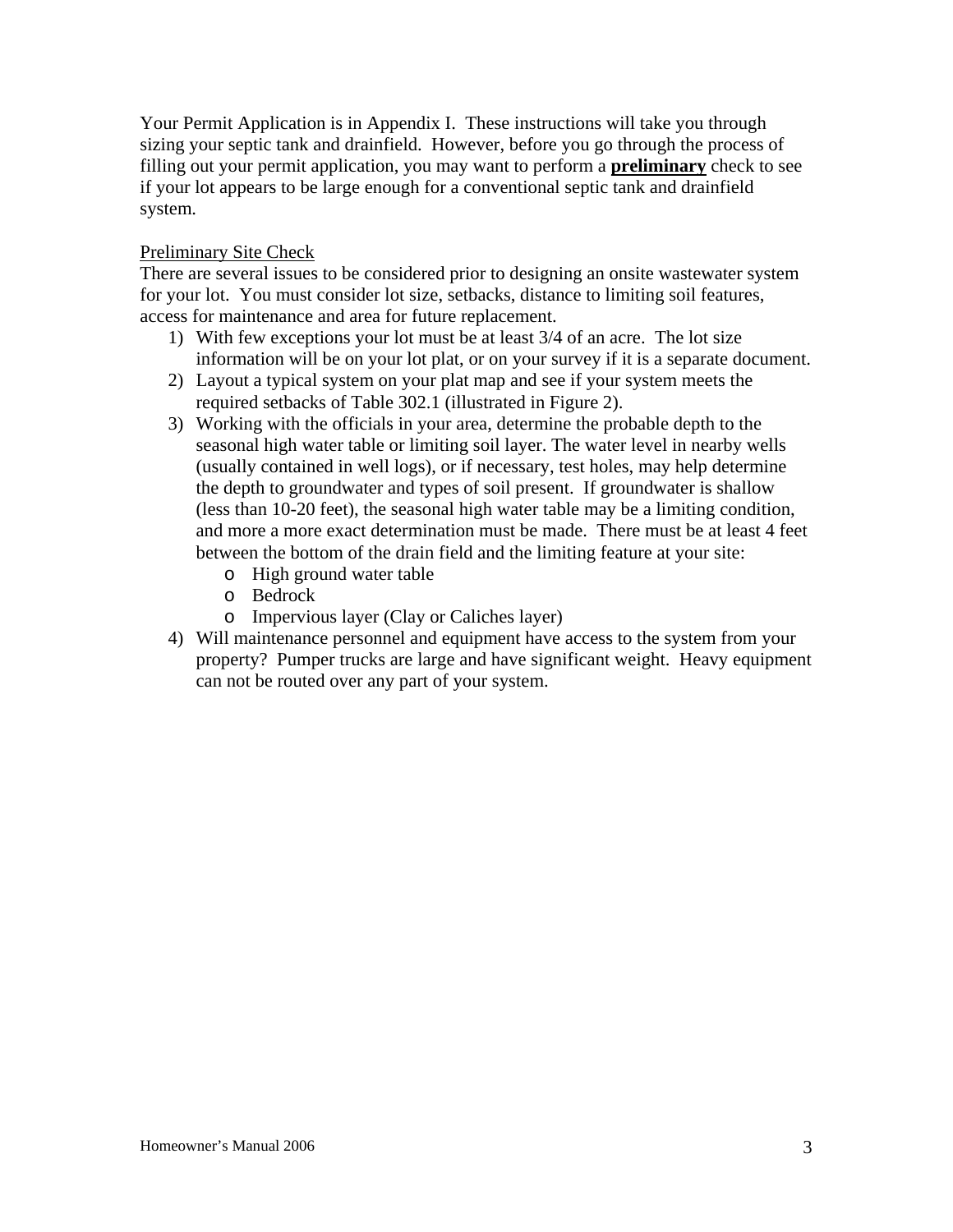

Figure 2. Plot Plan showing septic tank drawn on it.

A typical septic tank and drainfield will consist of a 12x8 foot septic tank and a drainfield. For the sake of making a quick check, assume the drainfield will have two laterals 150 feet long 10 feet apart. This is probably more drainfield area then you will need for your home, but if this will not fit you probably have a problem since the site should accommodate a drainfield plus a future replacement drainfield.

| From:                       | <b>Building</b> | <b>Treatment</b>    | <b>Disposal</b> | <b>Seepage Pit</b> |  |  |
|-----------------------------|-----------------|---------------------|-----------------|--------------------|--|--|
| To:                         | <b>Sewer</b>    | Unit*               | <b>Field</b>    |                    |  |  |
| Property lines              | clear           | 5 ft.               | 5 ft.           | 8 ft.              |  |  |
| Building or structure       | 2 ft.           | 5 ft.               | 8 ft.           | 8 ft.              |  |  |
| Distribution box            | $- -$           | $- -$               | 5 ft.           | 5 ft.              |  |  |
| Disposal field              | $- -$           | 10 ft.*****         | 4 ft****        | 10 ft.             |  |  |
| Seepage pit                 | $- -$           | 10 ft.              | 10 ft.          | 12 ft.             |  |  |
| Drinking water line******:  |                 |                     |                 |                    |  |  |
| - private                   | 1 ft.           | 10 ft.              | 10 ft.          | 10 ft.             |  |  |
| - public                    | 10 ft.          | 10 ft.              | 10 ft.          | 10 ft.             |  |  |
| Drinking Water Source/Well: |                 |                     |                 |                    |  |  |
| - Private                   | 50 ft.          | 50 ft.              | 100 ft.         | 100 ft.            |  |  |
| - Public                    | 50 ft.          | 100 ft.             | 200 ft.         | 200 ft.            |  |  |
| Irrigation well             | 50 ft.          | 50 ft.              | 100 ft.         | 100 ft.            |  |  |
| Lined canals                | $- -$           | $10 \text{ ft.}***$ | 10 ft.**        | 10 ft.**           |  |  |

**Table 302.1: Minimum setback and clearance requirements**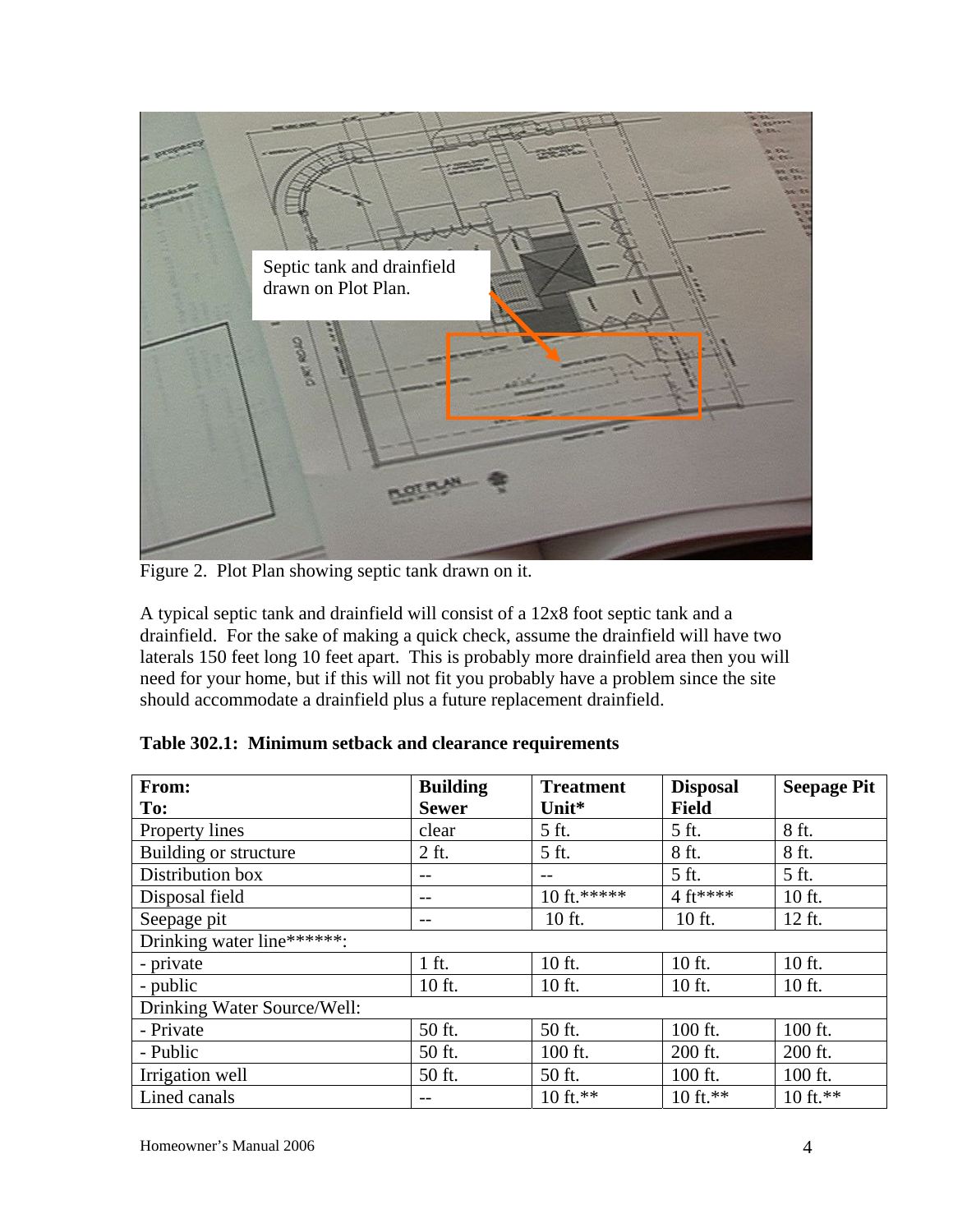| Unlined canals, drainage ditches   | $- -$ | $15 \text{ ft.}***$ | $25 \text{ ft}$ .** | $25 \text{ ft}$ .** |  |  |
|------------------------------------|-------|---------------------|---------------------|---------------------|--|--|
| <b>Arroyos</b>                     | $- -$ | 15 ft.**            | $25 \text{ ft}$ .** | $25 \text{ ft}$ .** |  |  |
| Other watercourses,                |       |                     |                     |                     |  |  |
| Waters of the State                |       | 50 ft.              | $100$ ft.           | 100 ft.             |  |  |
| Retention/detention area           |       | 15 ft.              | 15 ft.              | 15 ft.              |  |  |
| Seasonal high water table, bedrock |       |                     | $4$ ft. to          | $4$ ft. to          |  |  |
| and other impervious layers***     |       |                     | bottom of           | bottom of           |  |  |
|                                    |       |                     | system              | system              |  |  |

(1) \* Applies to privy pits, enclosed systems, other liquid waste treatment

units.

- (2) \*\* Plus depth of channel.
- (3) \*\*\* Unlined privy pits shall provide clearance of at least 4 feet.

 (4) \*\*\*\* Plus 2 feet for each additional foot of depth in excess of 1 foot below perforated pipe.

- (5) \*\*\*\*\* May be 5 feet when Schedule 40 PVC/DWV pipe is used.
- (6) \*\*\*\*\*\*Or applicable plumbing code.

If the clearances and set backs can be meet on the proposed site, it is worthwhile to do a full sizing and permit application. This section covers the specific permit sections.

- Provide your name and contact information, provide a phone number for normal business hours in case the NMED official has any questions.
- Provide your mailing address for your permit.
- Provide the physical address of the system.
- If your property is in a subdivision; give name of subdivision, block and lot number(s).
- Provide the uniform property code from your assessor's office.
- If you are not in a subdivision give township, range, section, quarter also available from your assessor's office.
- Provide latitude and longitude of the proposed system. This information is needed for plotting and database purposes. There are commercial GPS units or your county may be able to assist you determining this.
- Installer's name will be "HOMEOWNER"

Section I Permit Application:

• Mark all applicable descriptors, the homeowner certificate is only applicable for conventional systems or modifications or repairs to same.

Section II Waste Water Sources & Design Flows in Gallons per Day (GPD)

• Mark single family residence and enter number of bedrooms, determine gallons per day flow: First two bedrooms are 150 GPD each, additional bedrooms are 75 GPD each.

EXAMPLE: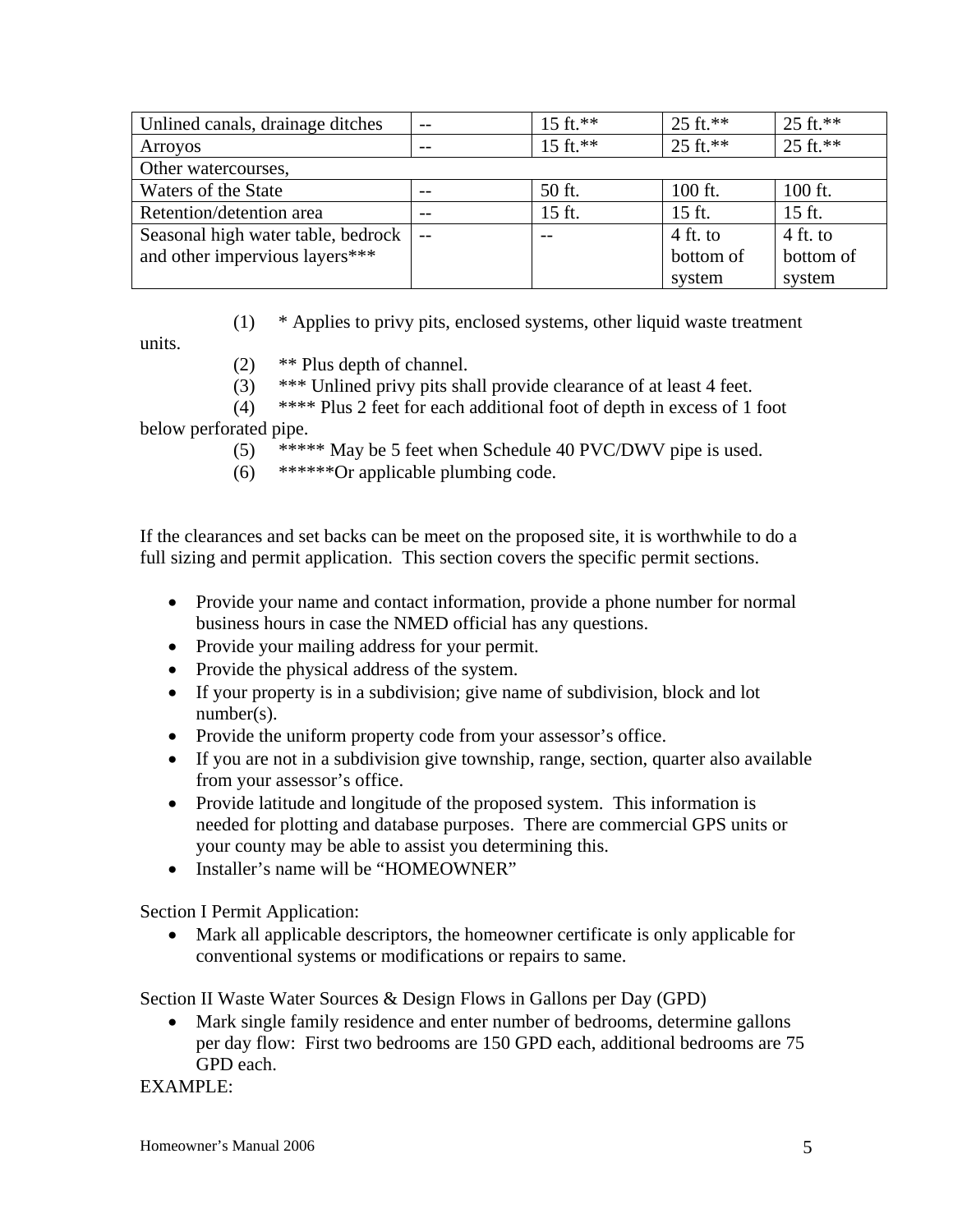- 1) A four bedroom home would be; two bedrooms at 150GPD for 300GPD and two additional bedrooms at 75GPD for 150GPD the total is 300GPD plus 150GPD for a total of 450GPD.
- 2) A three bedroom home would be; two bedrooms at 150GPD for 300GPD and one additional bedroom at 75GPD the total is 300GPD plus 75GPD for a total of 375GPD.
- Identify any other sources of sewage on this property and add their flow for total property flow.

Section III Site Information

- Determine lot size and latest subdivision or plat date.
- Determine depth to: water table, impermeable layers, or highly permeable soil. The county or district Soil and Water Conservation Office may assist with this determination. Some questionable areas may require a physical inspection of the area or test holes.
- Soil texture.

Drawing to scale: Place on your lot drawing your waste water treatment system. From Table 302.1 indicate all applicable features on your drawing. Note that you may have to go to your neighbors and ask where their domestic and irrigation wells are located.

### **Installation**

Once the application has been submitted to the local Environment Department Office, and approved for construction, you are done with your paper work and have successfully performed the first part of the permitting activity. If you are this far you are ready to put into the ground what you have put on paper. The first step is to collect the materials you will need to layout your system on the ground (tape measure, string, stakes, white spray paint). Outline the system on the ground using white spray paint, or ground marking paint. Check your setbacks one last time, particularly your drinking water well and your neighbor's drinking water well, and then contact New Mexico One Call or the utility companies in your area. The utility companies will mark all of their lines in the area of your dig.

#### **A word of caution:** *BEFORE YOU DIG CONTACT THE UTILITY COMPANIES*:

Phone, Gas, Cable, Electric and Water. If you do not do this someone may be seriously injured or killed. If you dig and damage utilities without notifying the utility company involved, you may be responsible for the cost of all repairs.

Now you are ready to dig some dirt.

The installation section will be divided into three major sections: pipe from house to septic tank, septic tank, and drainfield.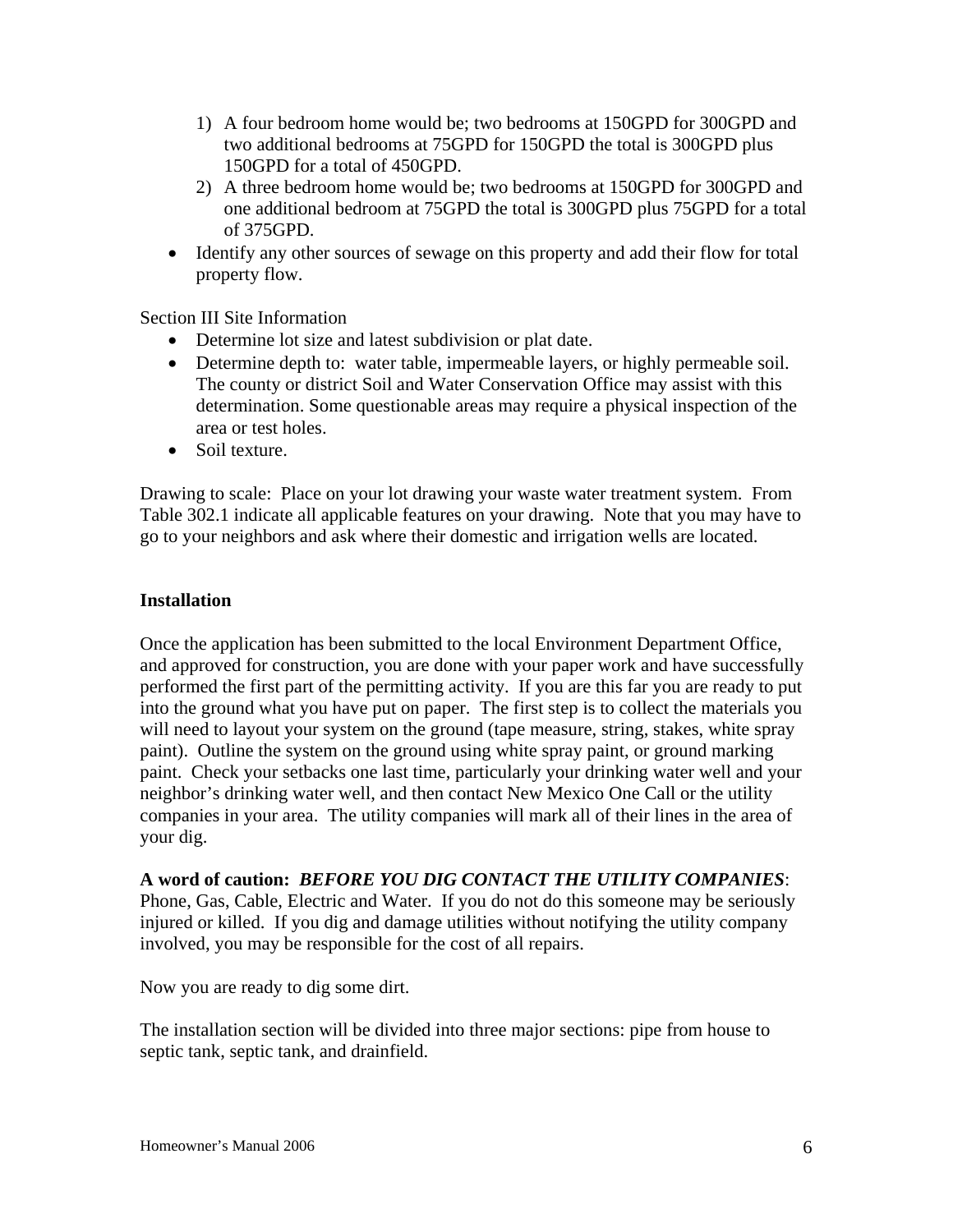Pipe from House to Tank: All piping to the septic system shall be installed in accordance with the Uniform Plumbing Code (UPC) and 20.7.3 NMAC. Sewer pipe shall be installed in a practical alignment and uniform slope, with watertight connections. The sewer line shall be a minimum of three inches and in no case less than the size of the building drain to which it is connected. For runs of pipe over 100' or changes in horizontal direction with an aggregate total exceeding 135 degrees, cleanouts shall be provided per the UPC. There are very few septic tanks with a 3-inch inlet, so it will be necessary to use an adapter to adjust the 3-inch pipe up to a 4-inch pipe. It is recommended that conversion from the 3-inch diameter pipe to 4-inch diameter pipe be done in the drop pipe to the septic tank inlet if possible. It is strongly recommended that the homeowner install clean outs where they are accessible without crawling under the home (i.e., at least 2 feet out from the mobile home skirting or house footing.) The simple, recommended approach for installing the pipe between the house and the septic tank is to start the installation at the house and lay the pipe in a graded trench. Starting at the building drain use a carpenters level with 1/4 inch /foot grade mark and grade the trench toward the septic tank. A section of 2x4 could be used to extend the effective length of the level Place the carpenter's level along the top of the 2x4 and adjust the slope so the bubble touches the line closest to upslope end of the level. Smooth and compact the trench bottom then install the pipe directly on the trench bottom and proceed to the next section of trench and pipe. The pipe can be glued as you proceed toward the septic tank. It is important that the pipe be fully supported by compacting the bedding under the pipe. This bedding can be sand or native material free of rock.

When the pipe from the house to the septic tank, except for the last piece, is in place, it is time to place the septic tank. Before you place the tank, check the depth of the hole. You should now be able to estimate the tank inlet elevation. Put the last section of pipe in place and measure the distance to the surface. This is the location of the inlet for the tank. Add this measurement to the measurement from the tank inlet to the bottom of the tank. The depth estimated so far will be the depth of the tank hole without bedding material. Some jurisdictions require that the tank be bedded in sand. This is a good idea in rocky areas. If the tank is to be bedded in sand, add the depth of the bedding to get the total hole depth. Typical bedding depths are 6-12 inches depending on location. Adding a few extra inches to the total hole depth will help insure that the slope on the sewer line is maintained especially in the last section leading to the tank.

The homeowner is not encouraged to attempt handling the 5-ton septic tank. The tank provider can do the tank installation, possibly including digging the hole. A plastic/fiberglass tank is an option.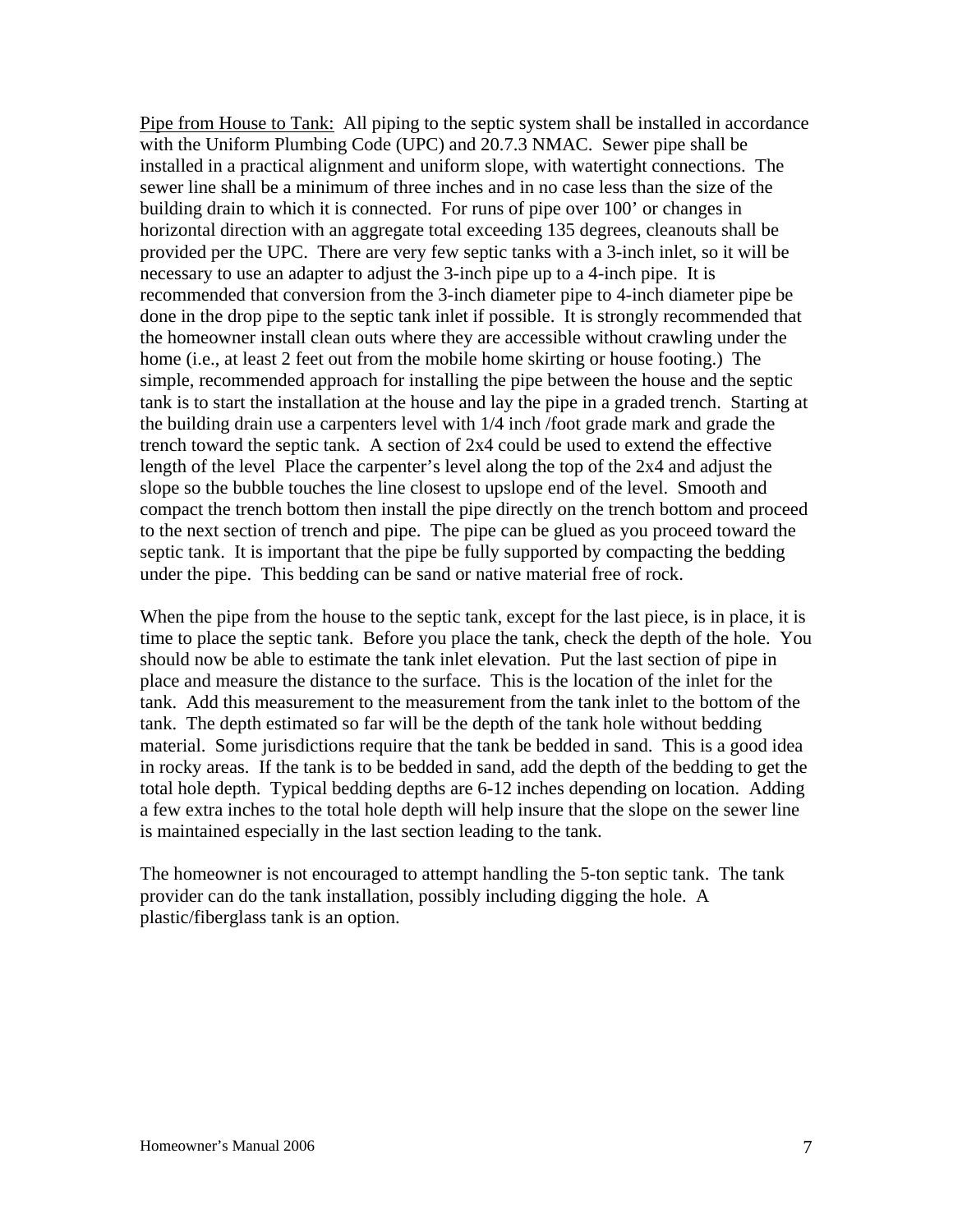

Figure 3. Setting pipe slope using 2x4 and carpenters level.

Estimating Pipe Drop From House to Septic Tank: Sometimes it is convenient to calculate the septic tank hole depth so that it can be dug prior to installing the pipe from the house to the septic tank. A 3 or 4 inch pipe connects the building drain to the septic tank. The drop in this pipe determines the minimum burial depth of the septic tank. The pipe must be installed with a uniform slope of not less then 1/4 inch of pipe drop per foot of pipe length (2 % grade).

The drop in pipe from the house to the septic tank will be:

Sewer line length in feet from house drain  $x/4$  inch drop per foot of distance = Drop in pipe level in inches.

A 1/4 inch can also be written as 0.25 inches, so this can be written as:

Sewer line length in feet from house drain x 0.25 inch drop per foot of distance = Drop in pipe level in inches.

#### For example:

If distance along the sewer line from the house to the septic tank is 10 feet, the pipe will drop:

10 feet x 0.25 inches drop/foot of pipe = 2.5 inches of drop.

This is a minimum allowable pipe drop; it is better to have a little more if it is convenient and practical. The bottom of the septic tank inlet pipe must be at least this distance lower then the bottom of the building sewer drain pipe at the clean outs. Be careful to measure from the same location on all distances, for example, the *bottom* of the cleanouts, the *bottom* of the pipe, and the *bottom* of the inlet adapter. Also keep in mind the combinations of fittings you will need to transition your sewer line to the tank inlet. The sloped sewer line maintained at or near two percent will accommodate standard fittings and ease the transition to your tank.

## Concrete Tank

The main tools required will be: Mastic, a mastic glove, safety goggles, a sledgehammer, large ladder, garden rake, shovel, an 8 foot 2x4, and a 24 to 48 inch level. There are two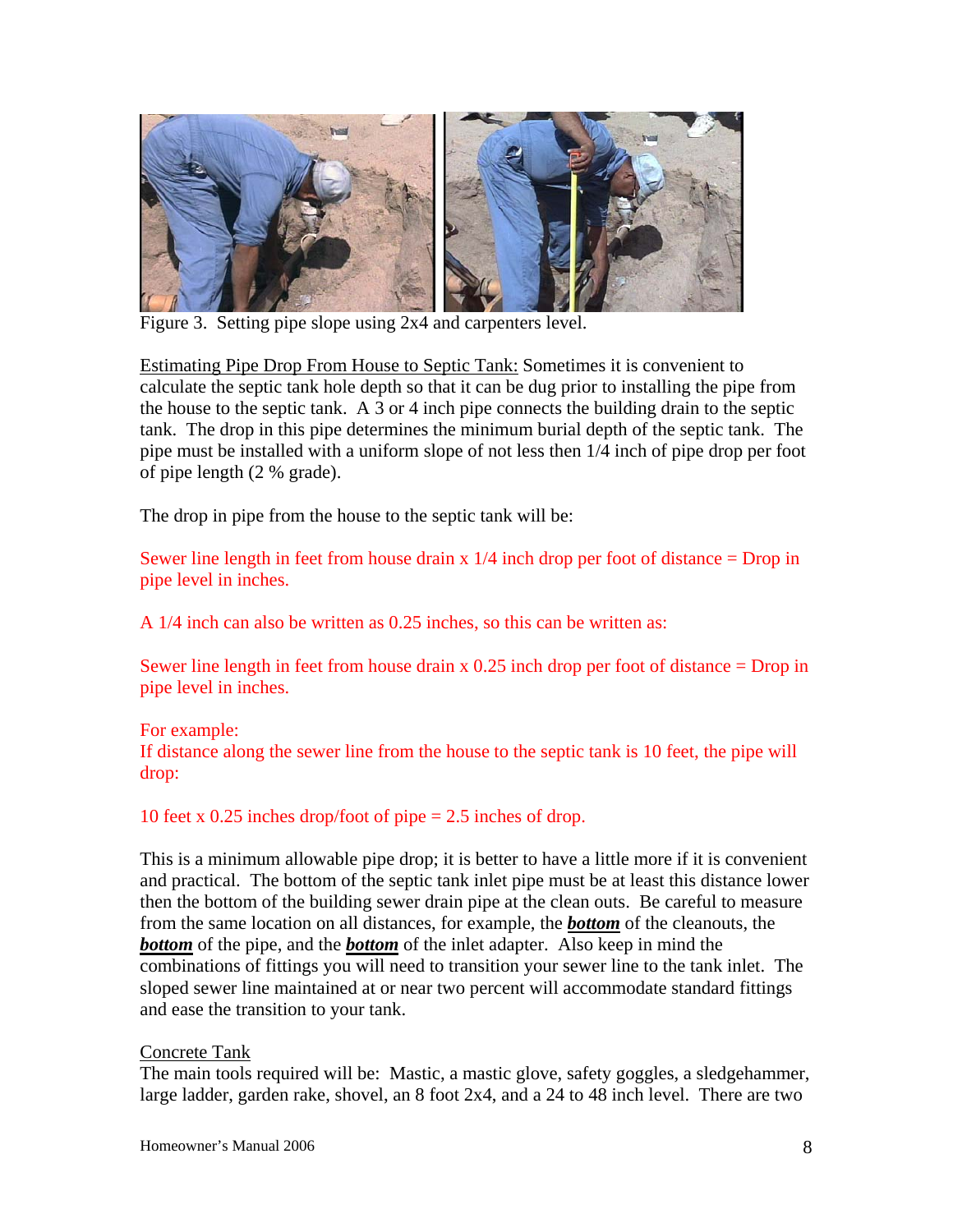common types of septic tanks, reinforced concrete and plastic/fiberglass. Regardless of the type of tank being installed digging the hole is the same.

The hole should be two feet larger then the septic tank being placed into the hole. This measurement is for the bottom of the hole not the top, since the sides of the hole are seldom straight up and down. It is noted that the having the sides of the hole as nearly vertical as possible is desirable. It reduces the amount of material to be handled and allows the equipment placing the tank to get closer to the work.

**A word of caution:** Digging a large hole in loose or sandy soil may be dangerous. Be careful and use good judgment, the sides of the hole may need to be supported. And have an observer onsite while working in the hole.

The depth of the hole for the septic tank is the depth of the house drain plus the drop in the pipe required for the water to flow from the house to the septic tank, plus the depth of the tank, plus the depth of the bedding to be used minus the slope of the ground.

After you dig the hole for the septic tank, before placing the tank in the hole, remove all large rocks from the bottom of the hole and carefully level the bottom of the hole. The septic tank hole is leveled, as shown in Figure 4, using an eight-foot 2x4 and a carpenter's level.

DO NOT place a 5-ton reinforced concrete tank yourself. This should be left to the tank provider.



Figure 4. Leveling the bottom of the tank hole.

After the septic tank is placed, inspect the tank for damage. For the protection of your drinking water, it is important that the tank be watertight. The seams will be sealed with bituminous sealant, as shown in Figure 5, during assembly.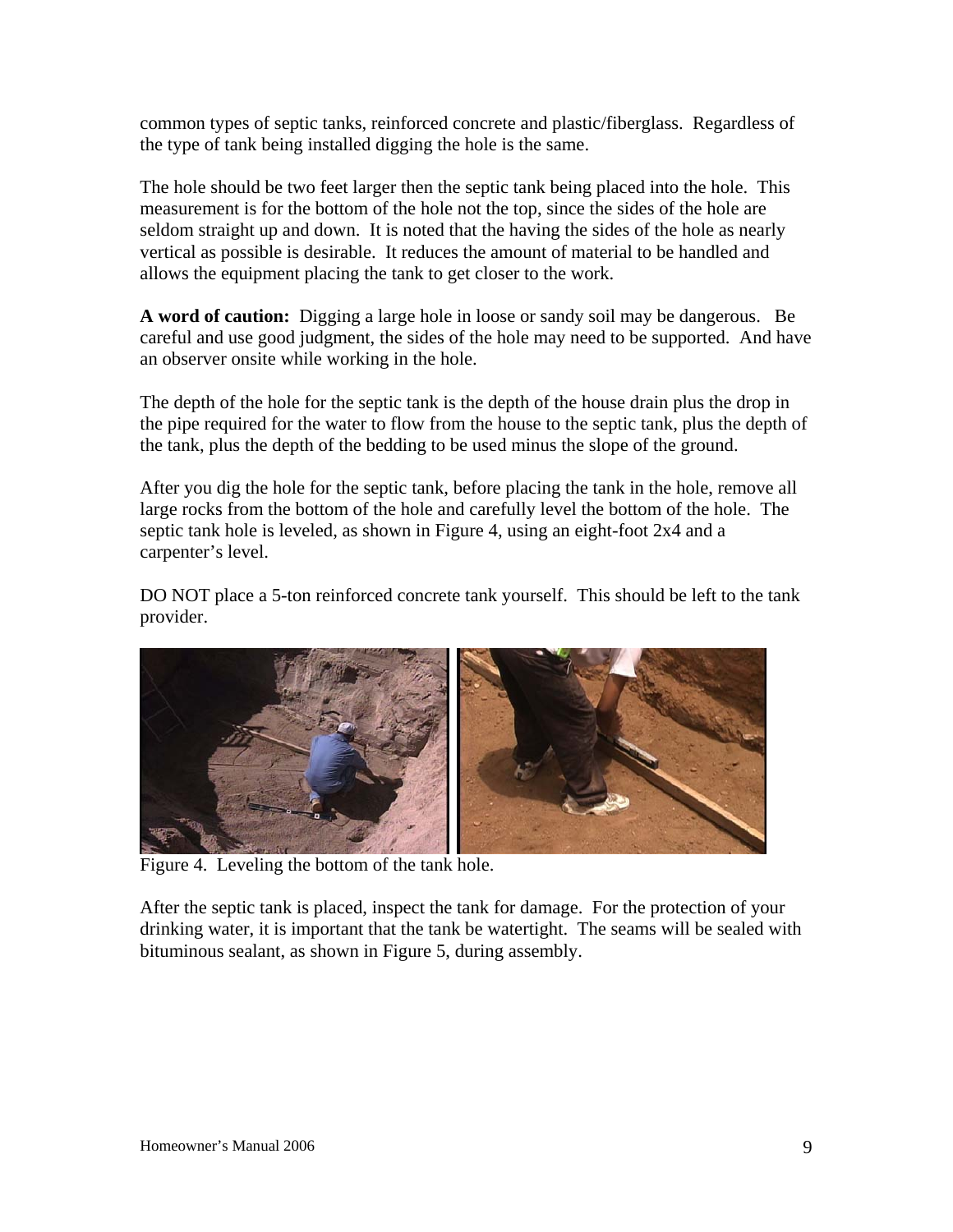

 Figure 5. You should be present when your septic tank is installed. If the tank is a split tank make sure the entire joint is filled with mastic prior to tank assembly.

There are baffles at the inlet and outlet to the tank to prevent the water from taking a short cut through the tank. Many tanks have a 4-inch diameter PVC "T" for a baffle rather than cast in place baffles. This facilitates putting an outlet filter or bioscreen in the septic tank. An outlet filter is required for protection of the drainfield.



Figure 6. An outlet filter or bioscreen in the septic tank is required.

When installing the inlet and outlet pipes, be careful to insert the pipe through the tank wall but not obstructing the baffles. The clear opening between the end of the pipe and the baffle should be at least 4 inches. If the pipe is inserted more, it may run into the baffle and plug the end of the pipe. This can greatly reduce the flow capacity of the tank and cause clogging and sewer backups. This error is usual noticed when (or if) the tank is inspected, but the problem is not always easy to correct at that time.

The septic tank is in-place and it is now time to install the pipe from the septic tank to the drainfield. Four-inch minimum diameter sewer pipe with watertight connections shall be used between the septic tank and the drainfield. Some regulations allow the use of less expensive pipes here, but tank settling may snap the lower quality products. Their use is not recommended. Schedule 40 PVC or ABS is recommended. The pipe slope is set the same way as the pipe from the house to the septic tank. The septic tank may have either a large diameter hole or a neoprene collar as an inlet/outlet to the tank. If the tank has a neoprene collar, the collar will seal the inlet and outlet holes. The collar must be wetted to allow the pipe to slide in. This is usually done with water but may be done with dishsoap; do not use anything that might possibly deteriorate the collar. The homeowner may wish to improve the seal on some collars by clamping the collar to the pipe.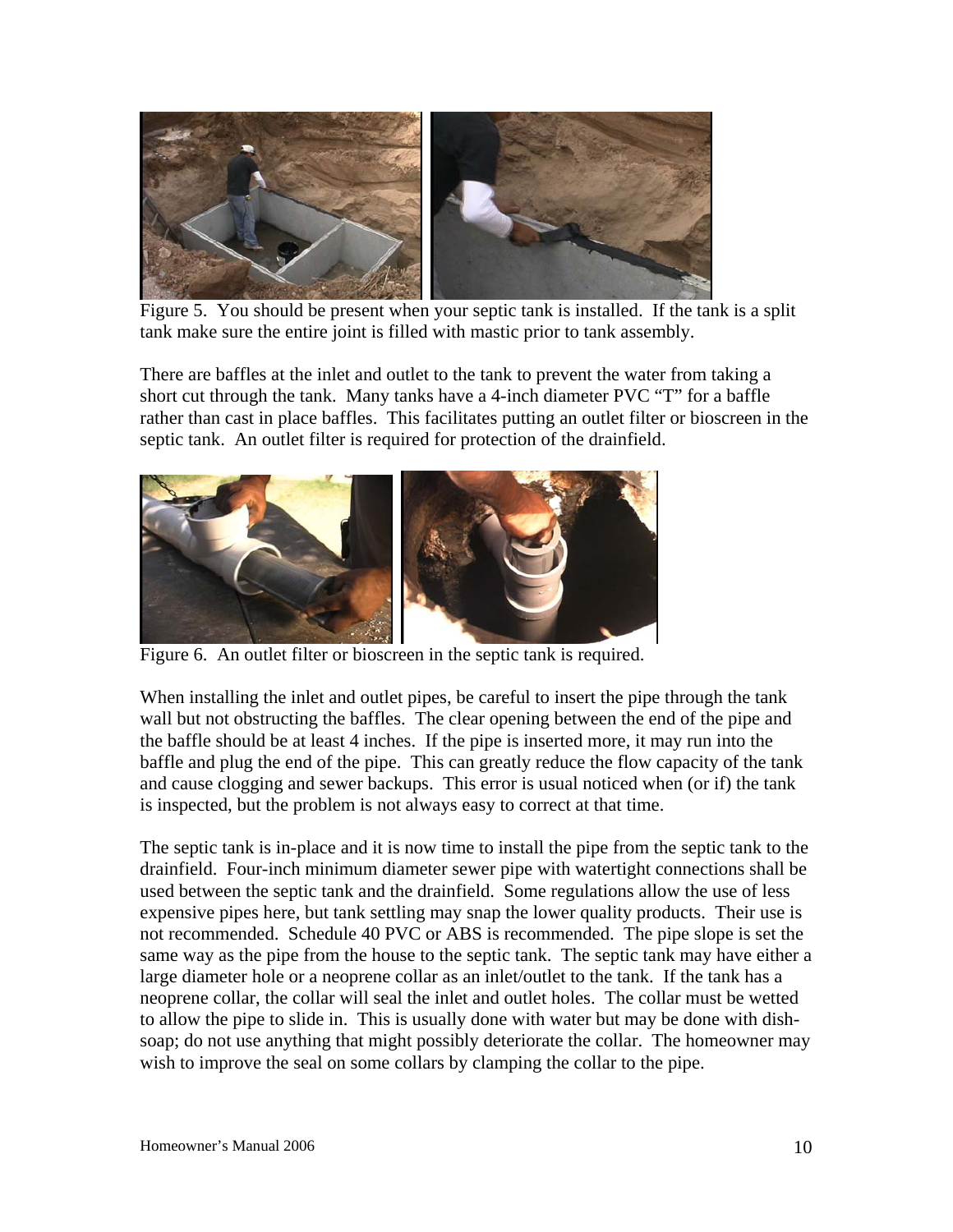

Figure 7. Neoprene collar seal with clamp

If collars are not used and the tank has a large diameter hole for the inlet and outlet pipes, these holes must be sealed after the pipe is inserted. This is done using grout, mortar, or bituminous sealant (mastic). If the mastic is used, it is important to check the pipe for adequate support or pipe bedding. This can be done by gently pressing down on the pipe with your toe. If the pipe moves, it needs better support. Without proper support, the pipe will settle during backfill and create a void at the top of the pipe. This may cause problems later if the tank must be hydraulically tested before it is put into service. One of the most common failure points in hydraulic testing is the top of the pipes.



Figure 8. Pipe inlet/outlet joint showing seal

Once the inlet pipe, outlet pipe, and tank risers/ covers are installed, the tank is ready to be inspected, and, if required, hydraulically tested. Regulations may require the homeowner to fill the tank with water and measure the loss of water over time as shown in Figure 9. This is an excellent idea even if it is not required. A watertight concrete tank should not lose more then an inch of water in 24 hours. Leave the water in the tank, since the tank needs to be full to operate. Now the septic tank can be backfilled. The backfill should be placed in 6"-8" lifts and compacted to minimize settling. Soil backfill should be crowned over the tank to a height of 6 inches to allow for settling and to divert surface runoff.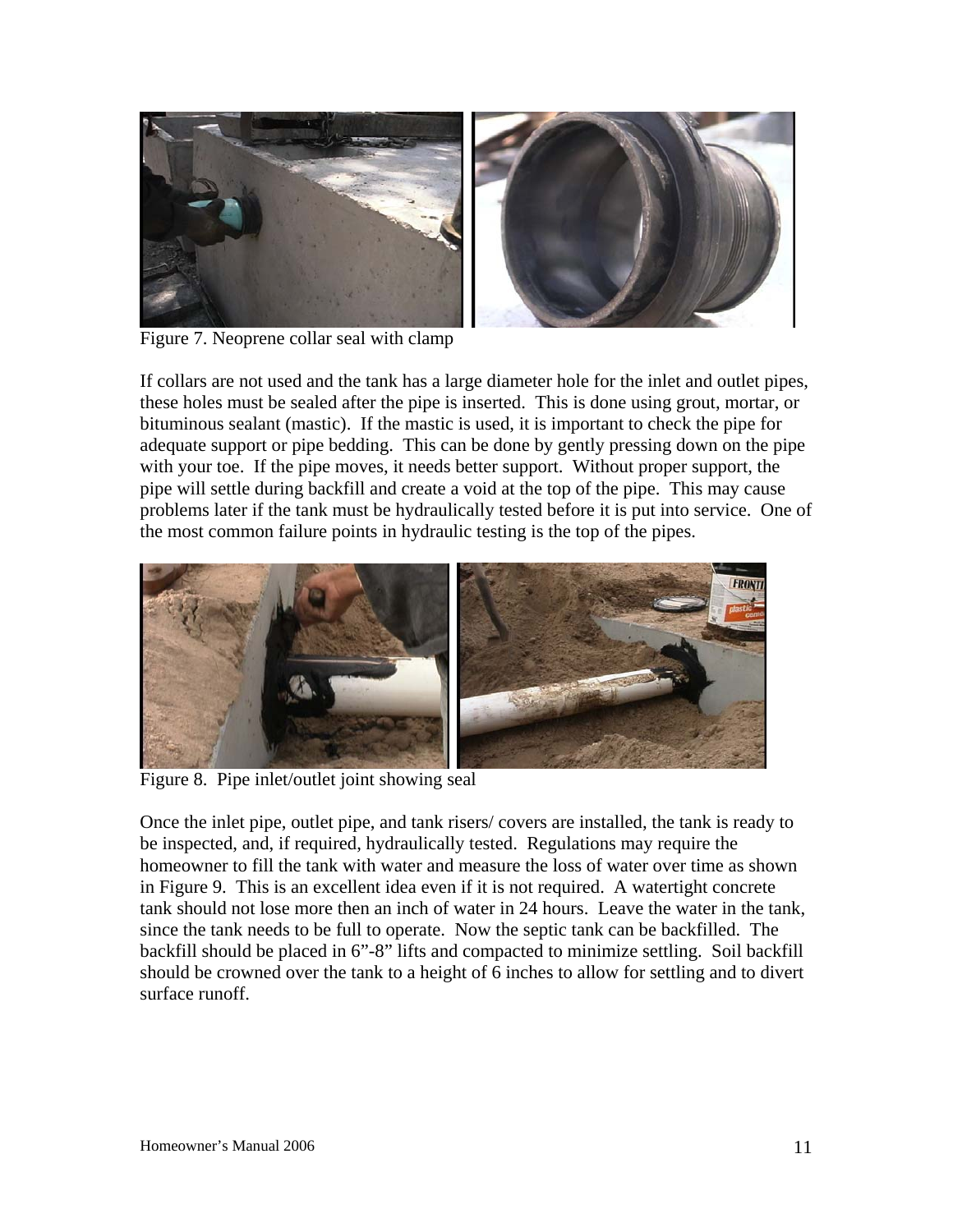

Figure 9. Tank water level should drop less then 1 inch in 24 hours to pass hydraulic test.

To provide easy, long-term access to the tank for future inspection and maintenance, 24" minimum diameter risers are required to be installed over both the inlet and outlet of the tank. These risers need to be extended to the top of the finished grade and sealed with a secure lid per 20.7.3.501(E) NMAC. When depths to the top of the tank exceed 36", the risers shall be 30" diameter.

The septic tank location is often a critical piece of information that is lost with time. Proper installation and marking of access ports can save a lot of headaches in the years to come. It is wise to tape a septic tank location map to the inside of the utility closet or in another readily accessible location.

## Plastic/Fiberglass Tanks

The excavation and leveling steps for the plastic/fiberglass tank are the same as for the concrete tanks. The main difference is in placing and back filling the tank. When using a plastic or fiberglass tank, many manufacturers suggest that a 6" bed of clean sand be placed on the bottom of the excavation and leveled prior to placing the tank in the hole.

The backfilling operation is extremely important with most fiberglass and plastic tanks. The manufacturer of the tank will also supply any specific installation instructions; FOLLOW THEM! The tank is partially filled with water and backfilling commences to equal the depth of water inside the tank. The top is installed on the tank during the back filling of a plastic tank. Without the top in place, the access hole in the top of the tank may become deformed during back filling so that the cover cannot be installed after the backfilling is complete. You can either remove and replace the top each time water is added, or you can add the water through the sewer line cleanouts. The water in the tank will keep the soil from crushing the tank walls as the backfilling is performed. Do not overfill the tank or it will bulge. The water and soil provide balancing forces during the backfilling. Continue this activity until the tank is buried. Again, soil backfill should be crowned over the tank to a height of 6 inches.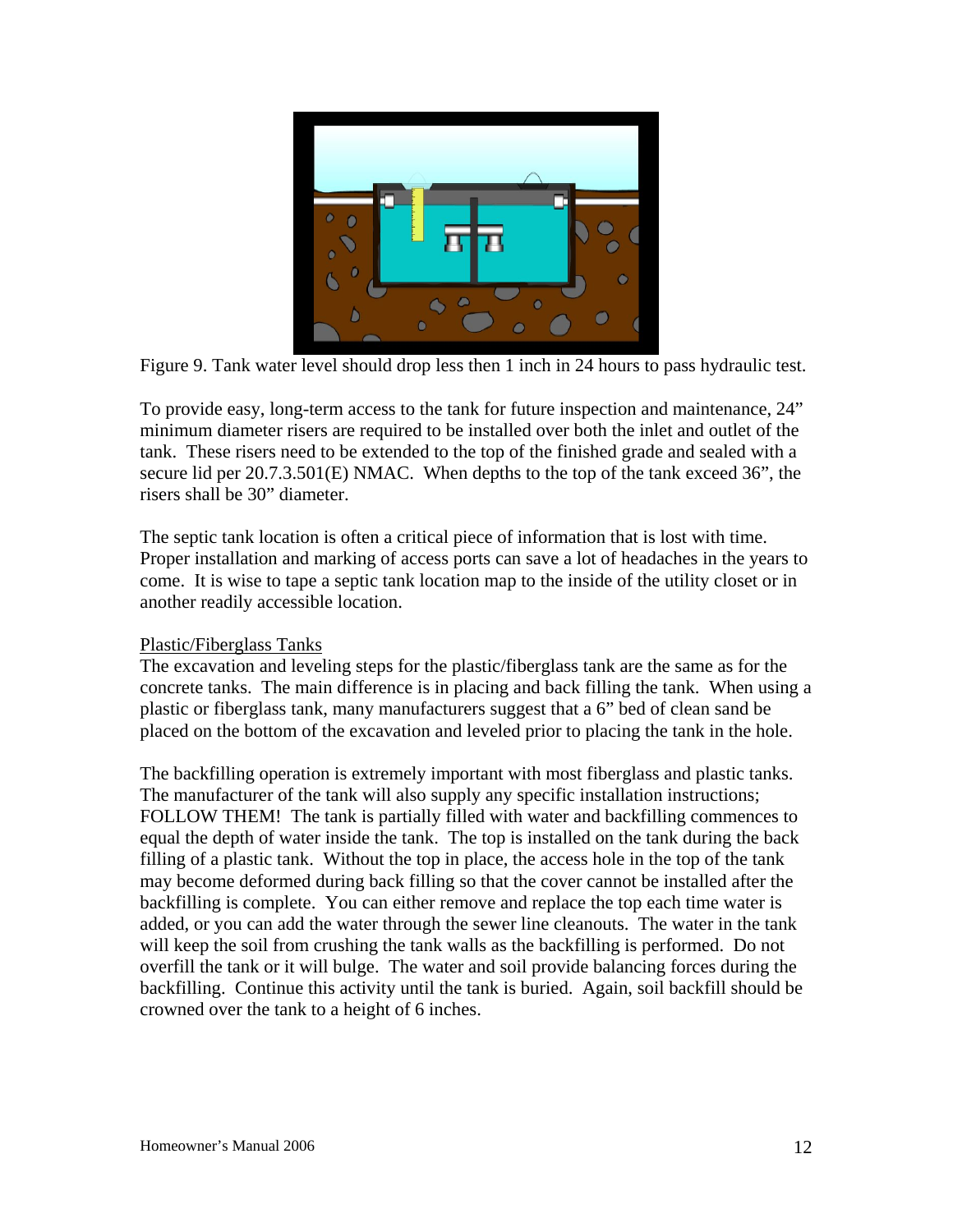

Figure 10. Filling tank and back-filling around tank must be done in sequence of lifts.

Regardless of the tank construction material, the septic tank should be filled with water before you put it into use. A full tank allows the system to fully function and begin separating wastes from the start.

If a septic tank is to be left idle for a period after installation, it should be filled with water. If there is no water in the tank and the ground surface becomes saturated, the septic tank may float out of the ground. Although it may not come clear out of the ground, it may shift enough to break pipes and disrupt the drainfield or ruin the tank.

### Drainfield

This section will discuss the construction of pipe and gravel trench systems and chamber trench systems. If you are interested in installing an alternative proprietary product, such as gravelless pipe or synthetic aggregate, this section will contain many useful concepts even if it does not specifically address the drainfield construction material. This section does not address construction of bed drainfield systems or seepage pits.

The two most common types of drainfields are the rock/pipe drainfield and the chamber type drainfield system. Both drainfields require the excavation of a trench, which contains the distribution system.

In a clayey soil, the trenches for the drainfield should only be excavated when the soil is dry and crumbly. Smearing and compaction of the soil due to construction in a wet soil decrease the ability of the soil to absorb wastewater. If a soil sample from the trench bottom forms a 1/8-inch diameter ribbon when rolled between the palms of the hands, the soil is too wet to excavate. If the soil crumbles, excavation may proceed. This preexcavation investigation is essential to help insure proper operation of the system. If the soil is sandy and will not form a ribbon, soil moisture is not a concern.

The trenches should be excavated to the required depth and width. The bottom elevation should be checked as discussed previously to ensure that the trench bottoms are level or within Local Code specification.

The suggested leveling technique for installing the disposal trench is laser leveling. You can purchase a laser torpedo level for less than \$100. The laser level is preferred because of its ease of operation and accuracy. Mount the torpedo level on a wooden stake at the head of the trench. Place a pole with one end on the bottom of the trench, and mark where the laser strikes the pole. As you dig the trench, Use the pole to check the bottom elevation approximately every 5 feet.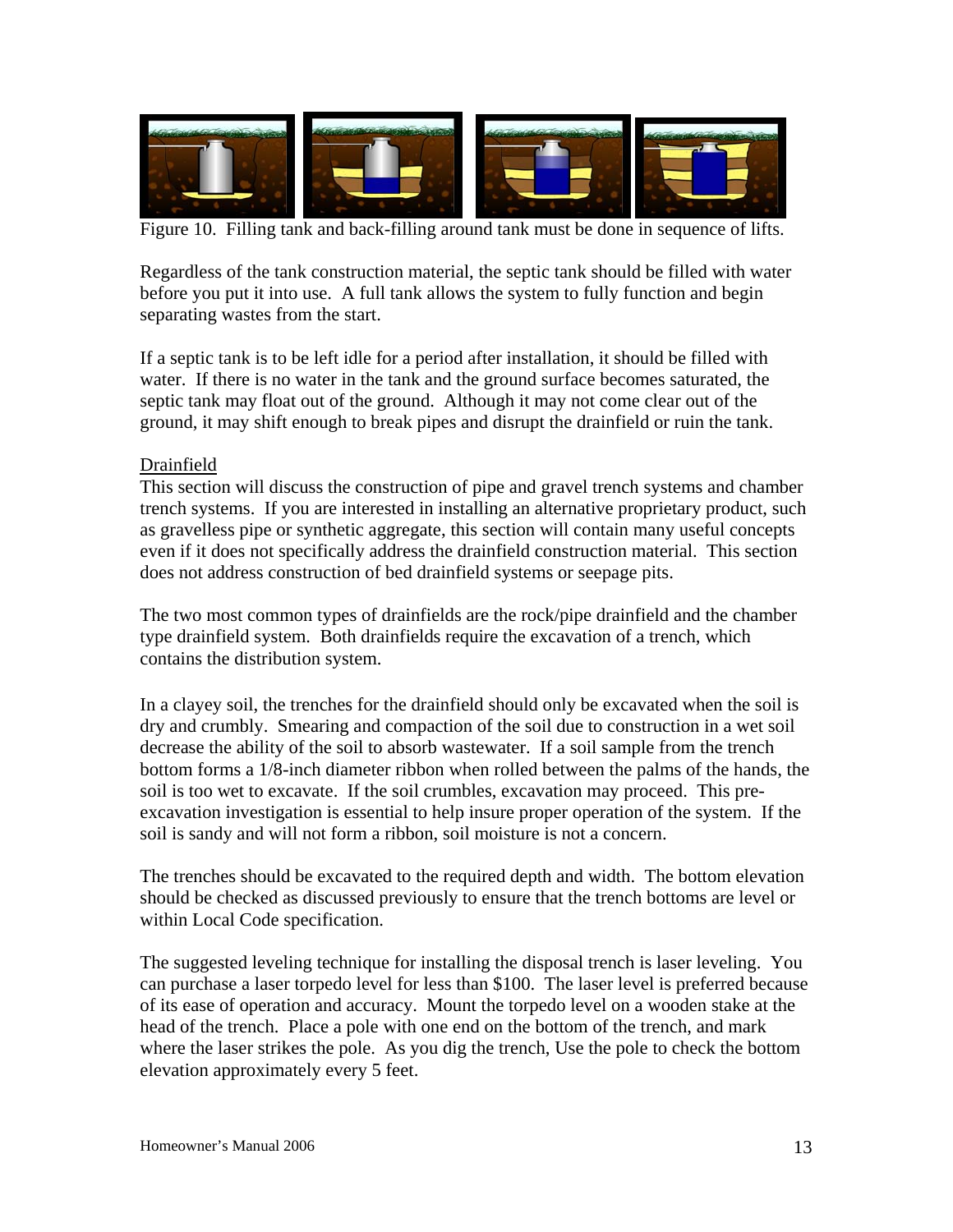

Figure 11. Use of homemade laser level to level the bottom of the trench while digging.

If the soil is clayey and smears, rake the bottom and sides of the trench to a depth of 1 inch to open up the soil for water seepage. This can be performed by hand using a garden rake. It is critical that the teeth of the rake penetrate well into the surface and breakup any smearing of clays. If a backhoe is used, raking can be done by attaching fabricated raker teeth to each side of the bucket. Keep the backhoe bucket perpendicular to the trench bottom to minimize compaction. If the soil is a sand or caliche, it will not suffer from smearing, and will not be an issue.



Figure 12. Even soils with significant sand content can smear, it is important to check.

Foot traffic on the excavated trench bottom should be minimized to prevent unnecessary compaction. If foot traffic is necessary, planks should be used to spread the workers' weight on the trench bottom. For both level and sloping sites, the trenches should be connected by a header or manifold trench.



Figure 13. Trench bottom should be protected from extensive foot traffic using boards or planks.

## **Pipe and Gravel System**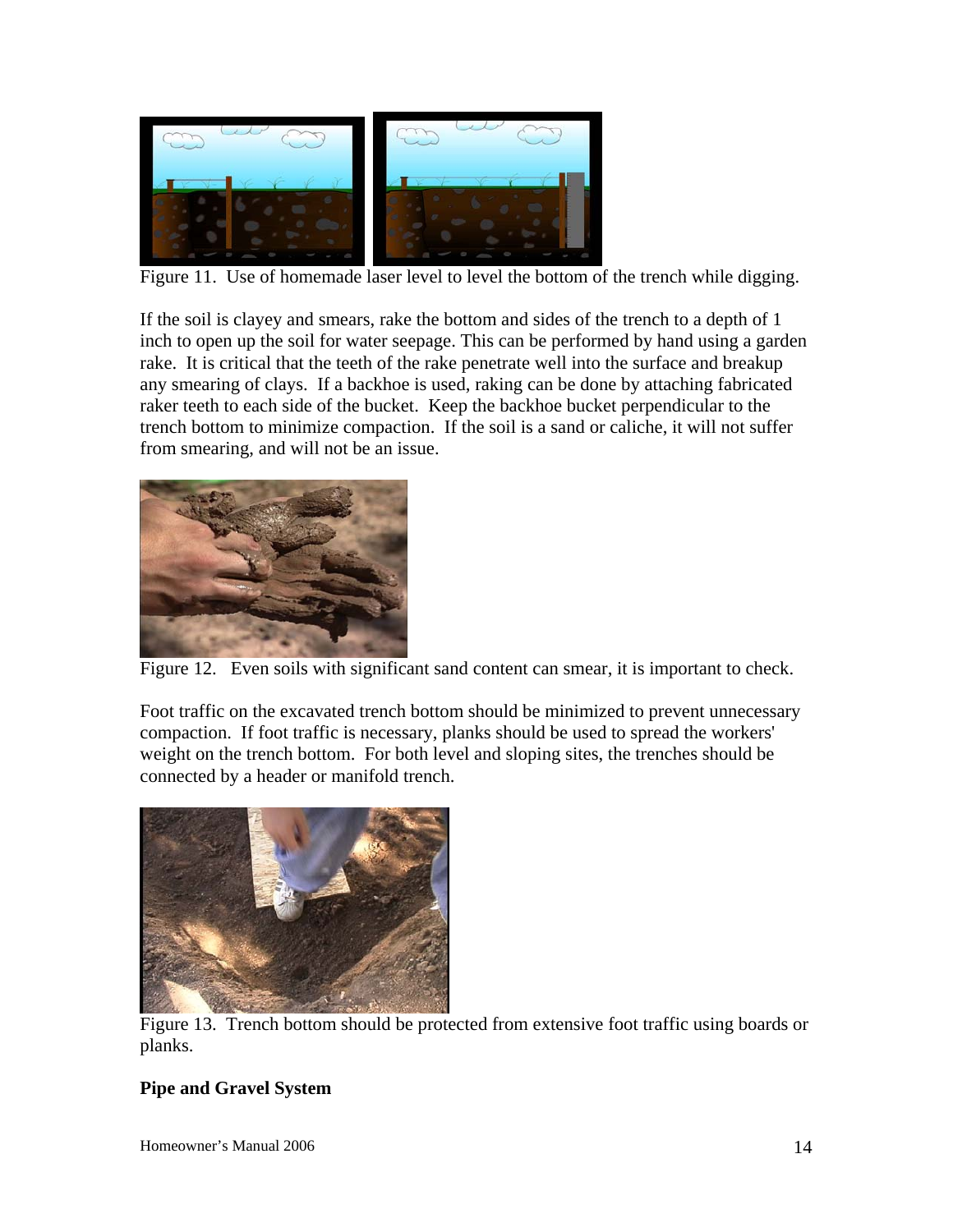The trench for a rock and pipe system is constructed with no slope. The drainfield pipe is to be level but may have up to 3 inches per 100 feet. One of the difficult details in constructing the drainfield is establishing a level bed for the drainpipe. There are a number of ways to perform this task. For the homeowner, it may require several labor intensive hours of manually placing aggregate to achieve a level bed. This is very important so do not overlook this critical step. If you have access to equipment and expertise, you can reduce the amount of labor but carefully check to insure the bed is level. A 4-inch diameter perforated distribution line is laid on a maximum grade of 3 inches per 100 feet. Pipe for the distribution lines must meet local and state specifications. Coiled perforated plastic tubing may not be installed because the tubing will not maintain grade or lay flat. The steps of placing the bottom gravel, leveling and placing the pipe can be combined into a single operation by placing the pipe on standoffs or chairs that hold the pipe at the desired elevation. The gravel is then simply dumped in and smoothed off.

During the assembly of the plastic piping in the trenches, it is important to ensure that the perforations are not on the bottom side of the pipe. Ensure outlet holes are at 4 and 8 o'clock positions and not pointed straight down. In addition, capped inspection ports are required at the end of each trench. The pipe network should be carefully covered with additional, washed gravel or approved aggregate to a depth of at least 2 inches above the top of the pipe.

The distribution lines are constructed of perforated PVC pipe. Clean stone, gravel, slag, or similar aggregate material varying in size from three fourths (3/4) inch to two and one half (2 1/2) inches is placed in the trench to a depth of 12 inches over the bottom of the trenches. The rocks must be completely free of fine material (clay and silt) or the fine material may plug the soil at the bottom of the trench. The rock must be level before you place the pipe. Glass, limestone, pumice and cinder are not acceptable as aggregate material.

A distribution box may be required if there are more then two trenches. This should be checked in the local regulations. A site that restricts trench length to less then 75 feet will often require a distribution box. If there are only two trenches, which is common with a 3 bedroom house, regulations allow a leveled "T" in place of a distribution box (D-box).

If a distribution box is required, it should rest on undisturbed soil and use of a footing is recommended. If care is not taken, the distribution box may tip during backfilling or settle after backfilling. If the distribution box is not installed level, it will not distribute the flow evenly.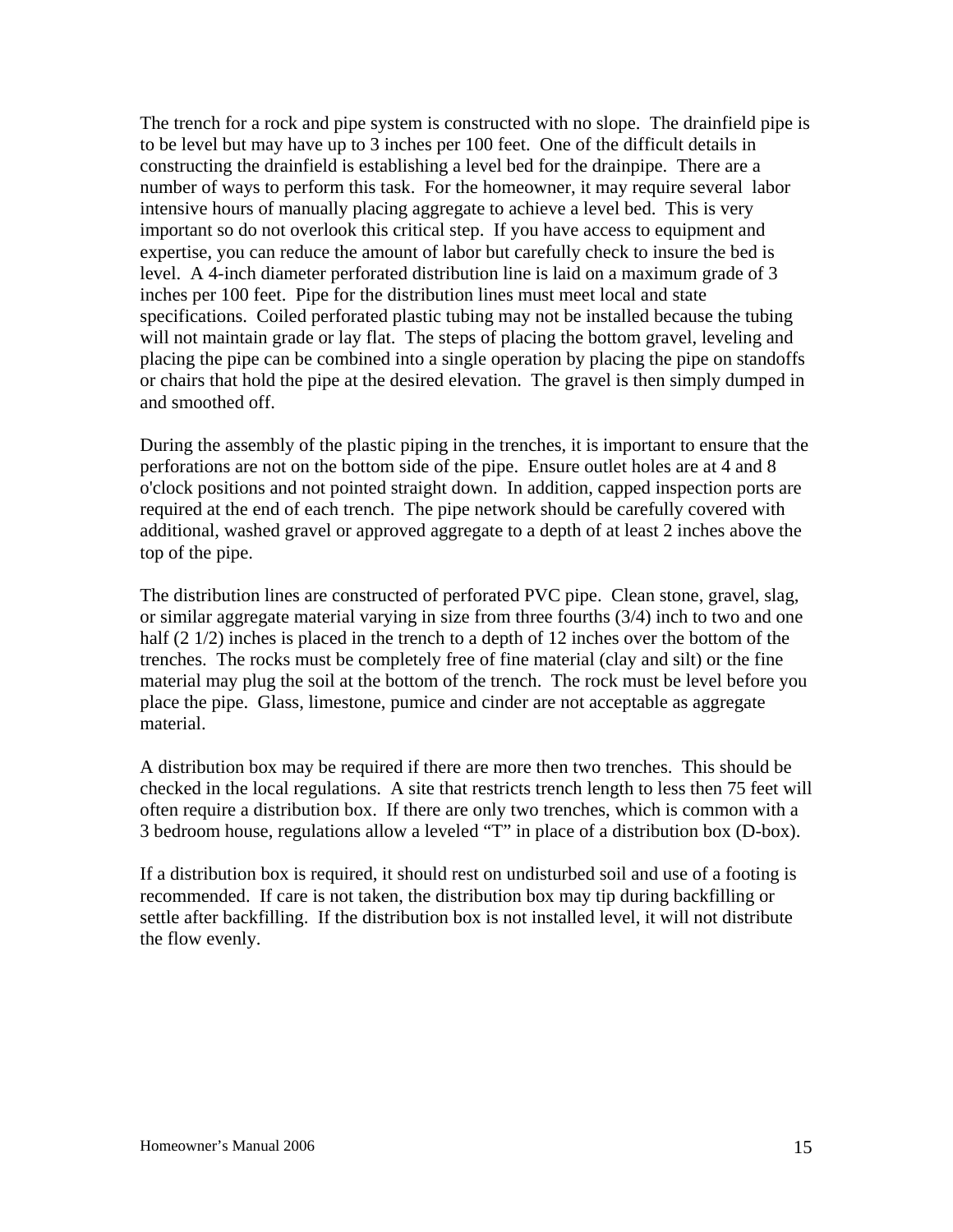

Figure 14. Typical distribution box.

## **Once the trench is completed the distribution system is placed. It is again time to call for an inspection.**

A backfill barrier such as a synthetic fabric filter, 4-6 inches of marsh hay or straw, or untreated building paper must be placed over the aggregate cover to prevent closure of voids with earth backfill. If the system is to be inspected, no earth backfill can be placed over the aggregate material cover until the reviewing authority has approved the installation. Pre-mature covering may result in a request to re-excavate the trench.



Figure 15. Backfilling the gravel and pipe system.

Approved gravelless drain fields materials may be utilized as an alternative to approved drainfields aggregates when installed according to the manufacturer's recommendations.

This completes your traditional rock/pipe drainfield.

## **Chamber Systems**

The trench preparation for installation of the chamber systems is the same as the trench preparation for the installation of the traditional pipe and rock drainfield. There should be NO slope on the trench bottom. The chamber systems have a number of distinct advantages:

- There is no rock to handle.
- The materials for an entire drainfield can be loaded on a single pickup truck.
- The assembly can be performed by one person.
- There are no special tools required.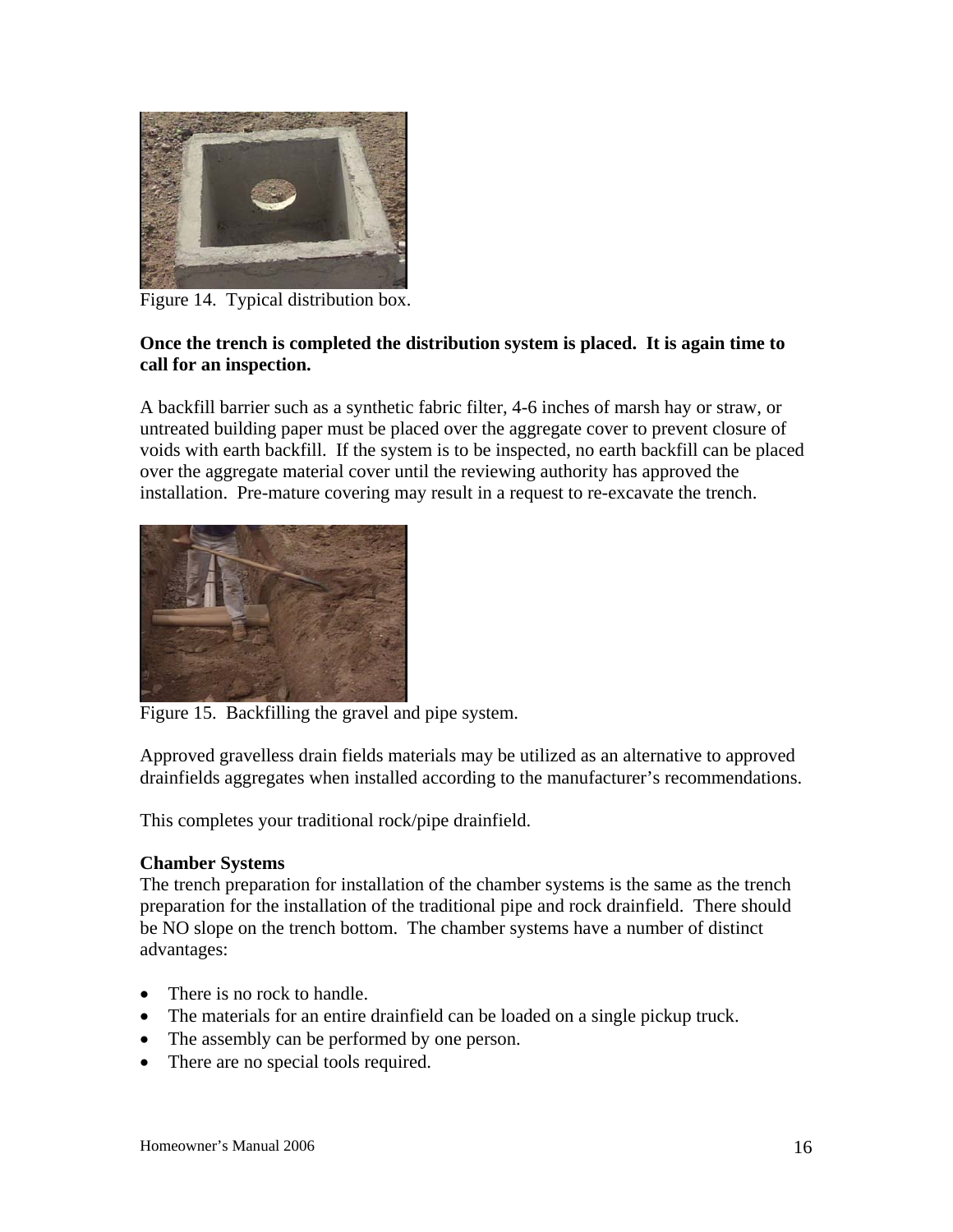

Figure 16. Burrowing mammals are a major concern in areas where standing water (irrigation) may cause soil to wash into the chamber system.

Chamber system installation is very simple.

Screw the splash plate onto the bottom of the endplate for the first chamber. Screw the endplate onto the inlet end. This is the end that will be closest to the septic tank. This can be done at the installer's convenience; outside of the trench or in the trench. This assembled unit is then placed in the trench with the interlocks facing downstream.



Figure 17. Screw in the end plate and then place the chambers in the trench in sequence.



 Figure 18. Once the chambers are placed backfill the sides of the chamber prior to backfilling the trench. Failure to do this my result the chambers collapsing.

The distribution pipe is placed through the inlet opening and positioned so the end of the pipe is over the splash plate. The pipe does not extend the length of the chamber system, but only brings the water into the chamber system. Connect the remaining chambers together to form the desired length. Insure that the interlocks are fully engaged; it is recommended that the joints be screwed together.

As each section of chamber is placed, check that the trench is level.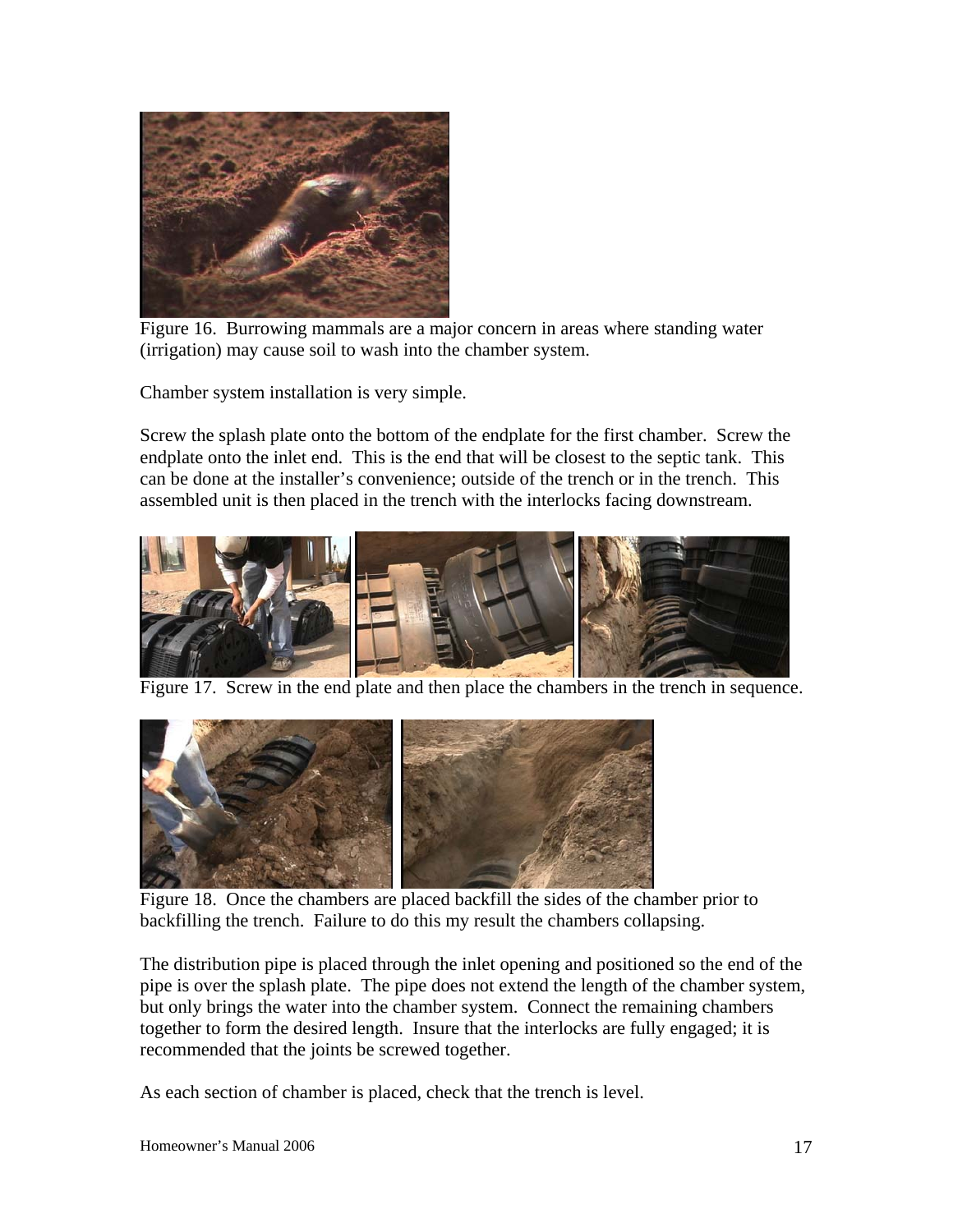The closed endplate is screwed to the downstream end of the last chamber. If the system is to be either a looped system or a series system an open endplate will be installed instead of the closed endplate. It is critical with these systems that the trench be the right width, so the chamber is not under stress as it sits in the trench. It is also important that the sides of the chamber be filled prior to backfilling. This provides support for the arch so the chamber does not collapse or cut into the underlying soil during backfilling. Fill the sidewall area to the top of the slots with native soil and walk the soil into place. Now the chamber system is ready for the trench to be backfilled. The trenches should be backfilled with excavated soil and compact slightly. Individual trenches can be excavated and completed in sequence for ease of construction.

Since settlement may take 6-12 months, the construction area should be sodded or seeded immediately, using grasses adapted to the area.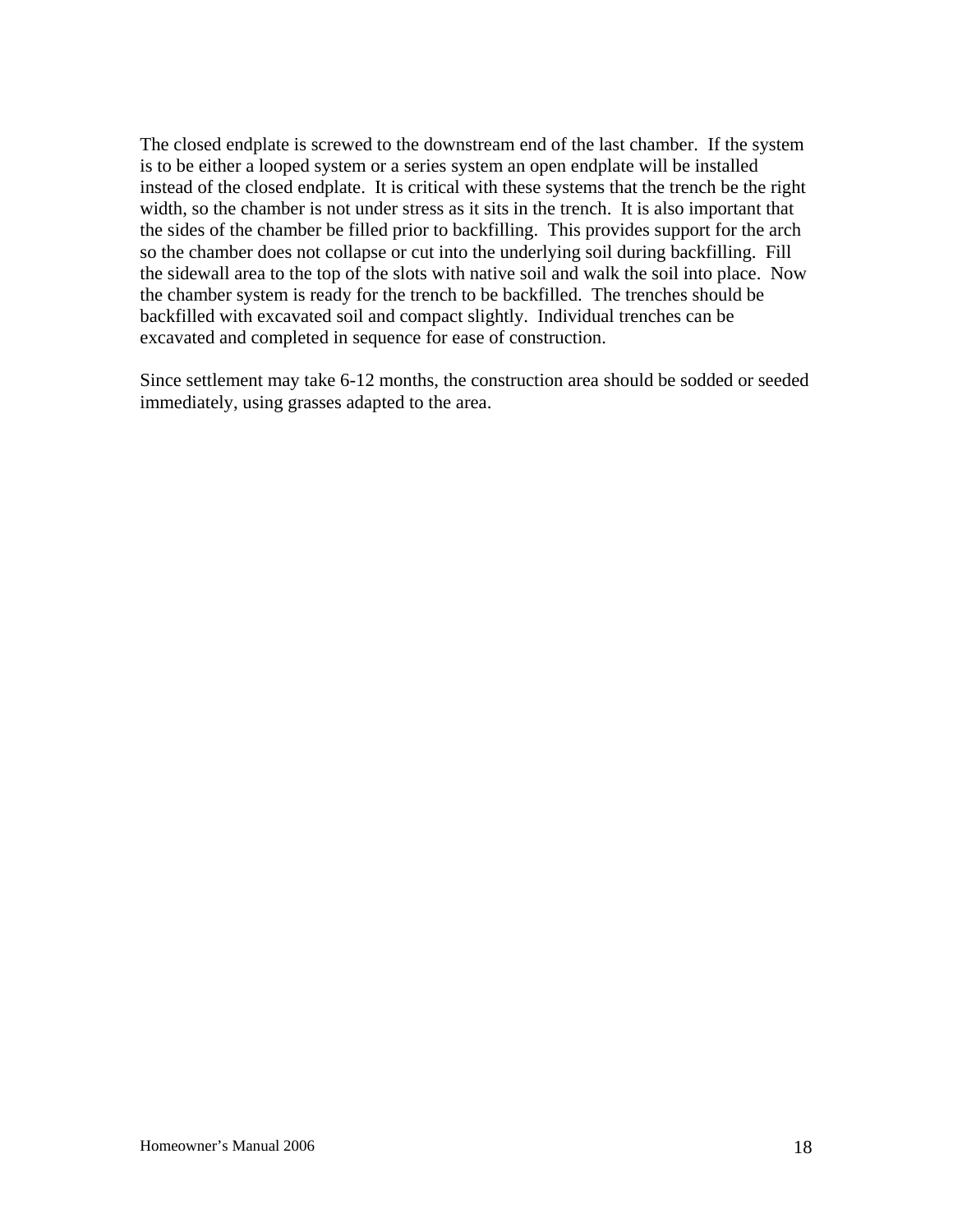## **Appendix I: Application for a Liquid Waste Permit (Septic Tank Permit Application)**

This section contains the form used in applying for your septic tank permit, and detailed instructions for filling out the form.